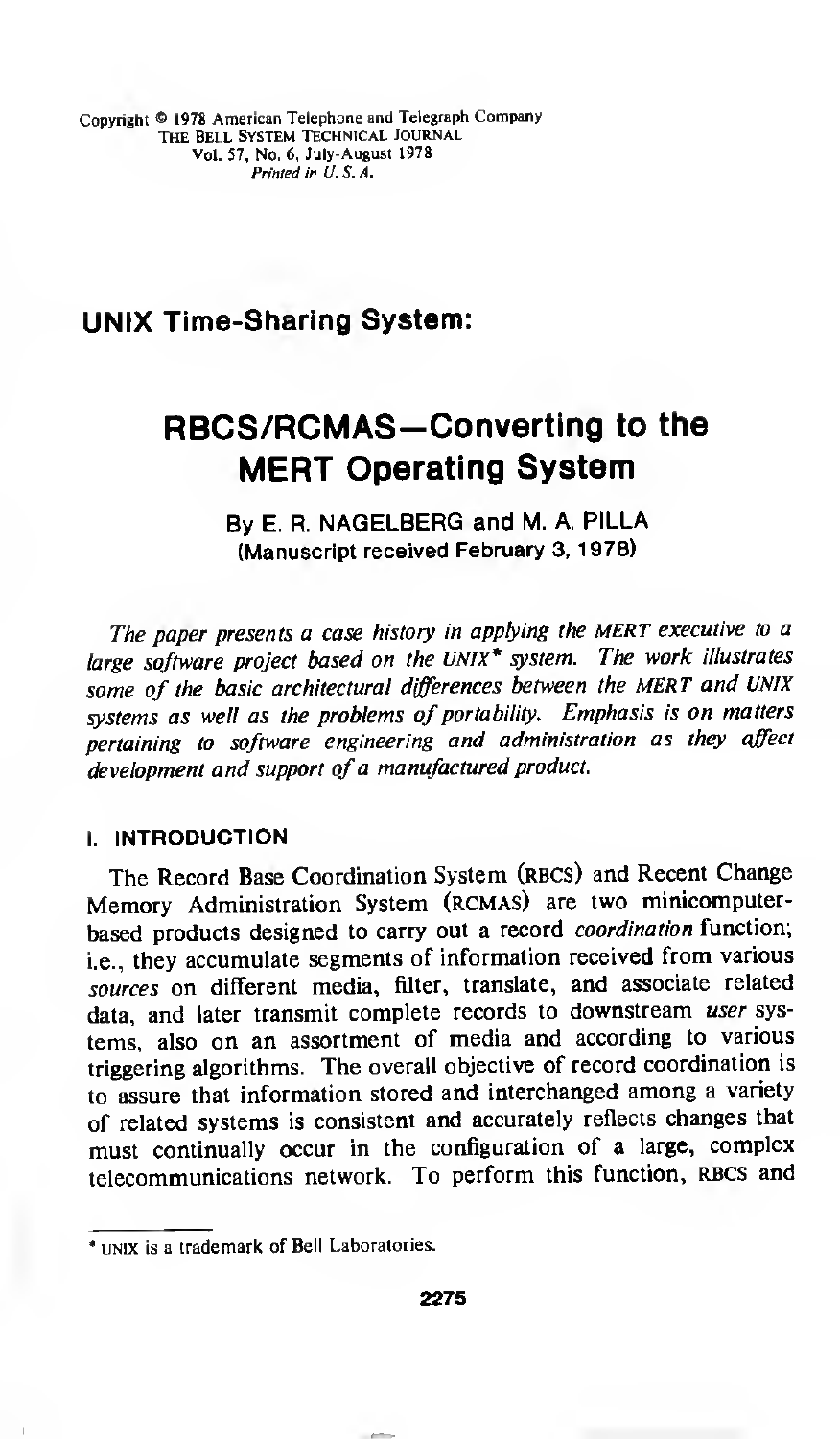rcmas both provide various modes of I/O, data base management, etc., and each utilizes a rich assortment of operating system features for both software development and program execution.

The RBCS project was initially based on the UNIX system,<sup>1</sup> making use of its powerful text processing facilities, the C language compiler,<sup>2</sup> and the program generator tools Yacc and Lex.<sup>3</sup> However, after a successful field evaluation, but just prior to development of the production system, it was decided to standardize using the mert/unix\* environment.<sup>4</sup> To a very large extent, this decision was motivated by the genesis of a second project, RCMAS, which was to be carried out by the same group using the same development facilities as RBCS, but which had much more stringent real-time requirements. The additional capabilities of the MERT executive, i.e., public libraries and powerful inter-process communication using shared segments, messages, and events, were attractive for RCMAS and, even though the RBCS application did not initially utilize these features, the MERT operating system was adopted here as well for the sake of uniformity.

The purpose of this paper is to present what amounts to a case history in transporting a substantial application, RBCS, from one operating system environment, the UNIX system, to another, the mert/unix system. It is a user's view in that development and ongoing support for the operating system and associated utilities were carried out by other organizations. Of course, these programs were also undergoing change during the same period as the RBCS conversion. On the one hand, these changes can be said to confound the conversion effort and distort the results, but on the other hand a certain level of change must be expected and factored into the development process. This issue is referred to later as an important consideration in determining system architecture.

The paper begins with <sup>a</sup> discussion of the reasons for choosing a UNIX or mert/unix environment, followed by analysis of the decision to utilize the MERT executive. The transition process is described, and a section on experience in starting with the MERT system, for purposes of comparison, is added. Throughout, the emphasis is on matters pertaining to software engineering and administration as they affect development and support of a manufactured product.

<sup>\*</sup>MERT executive, UNIX supervisor program.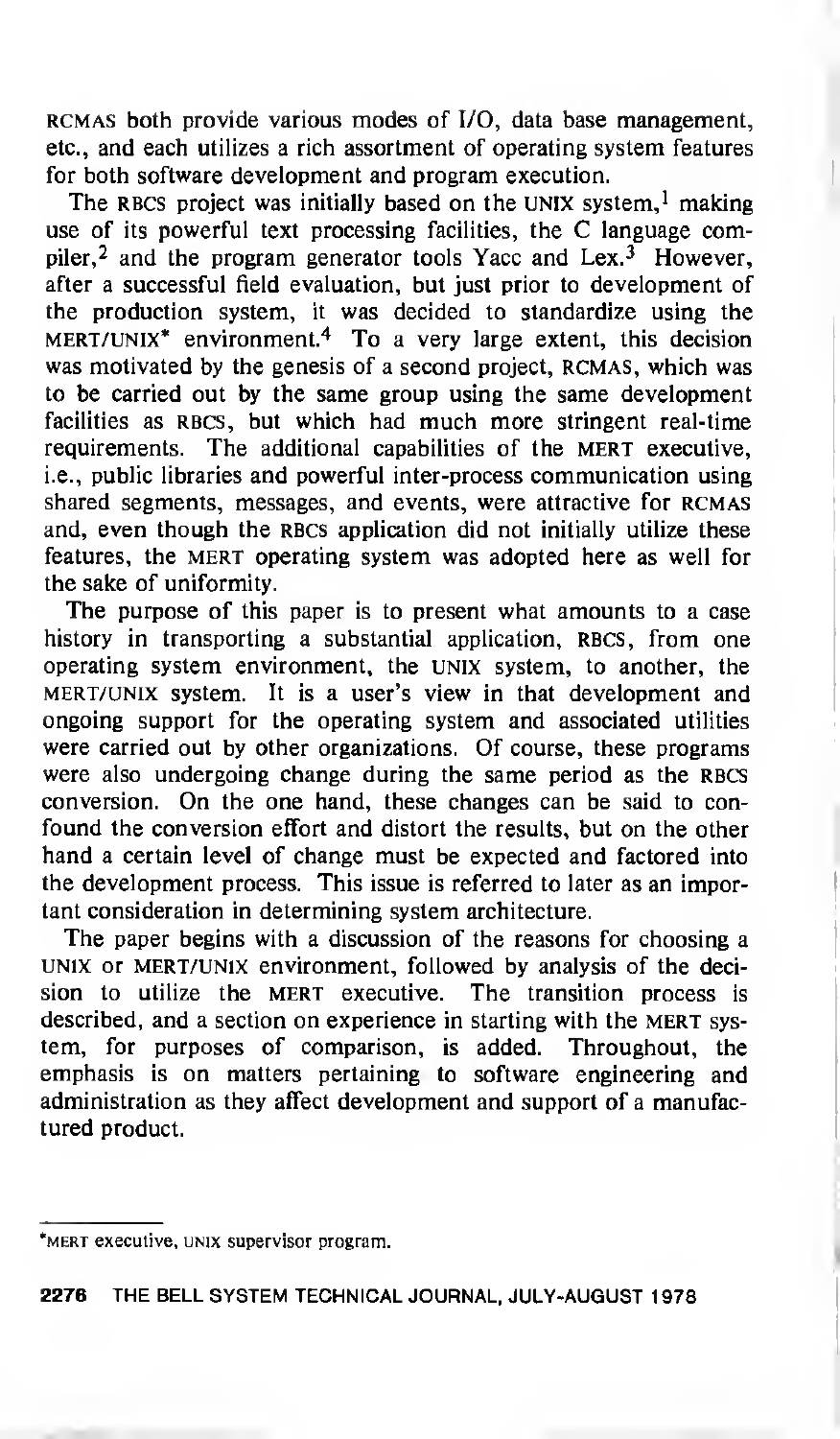#### II. WHY THE UNIX AND MERT/UNIX OPERATING SYSTEMS?

With the exception of the interprocess communication primitives, the UNIX and MERT operating systems appear to the user as fairly equivalent systems. In large part, this is due to  $(i)$  the implementation of the UNIX system calls as a supervisory process under the MERT executive and  $(ii)$  the ability to use existing C programs such as the UNIX editor and shell with no modifications. Throughout this paper, unless emphasis of a particular MERT/UNIX feature is required, the phrase "UNIX operating system" will be used to mean the stand-alone UNIX operating system as well as the UNIX supervisor under MERT.

The facilities which the UNIX system provides for text processing and program development, the advantages of a high-level language such as C, and the power of program generators such as Yacc and Lex are described elsewhere in this issue. All these were factors in the final decision. However, the most compelling advantage of the UNIX system was the shell<sup>5</sup> program, which permitted the very high degree of flexibility needed in the RBCS project.

Because of the important role of field experience in the design process, developing <sup>a</sup> system such as RBCS or RCMAS is difficult, since <sup>a</sup> complete specification does not exist before trial implementation begins. Recognizing this fact, the developing department decided to make heavy use of the UNIX shell as the primary mechanism for "gluing together" various utilities. Use of the shell allows basic components to be bound essentially at run-time rather than early in the design and development stages. This inherent flexibility permits the system designer to modify and/or enhance the product without incurring large costs, as well as to separate the development staff into  $(i)$  "tool" writers, i.e., those who write the C utilities that make up the "gluable" modules and  $(ii)$  "command" writers who are not necessarily familiar with C but do know how <sup>a</sup> set of modules should be interconnected to implement a particular task.

In actual practice, some overlap will exist between the two groups if for no other reason than to properly define the requirements for the particular C utilities. The RBCS and RCMAS developments followed this approach and the evaluations of the projects overwhelmingly support the ease of change and administration of features. The response of the end users to the RBCS field evaluation system, in particular, has been most encouraging. In fact, they have written a few of their own shell procedures to conform more easily to local methods without having to request changes to the standard product.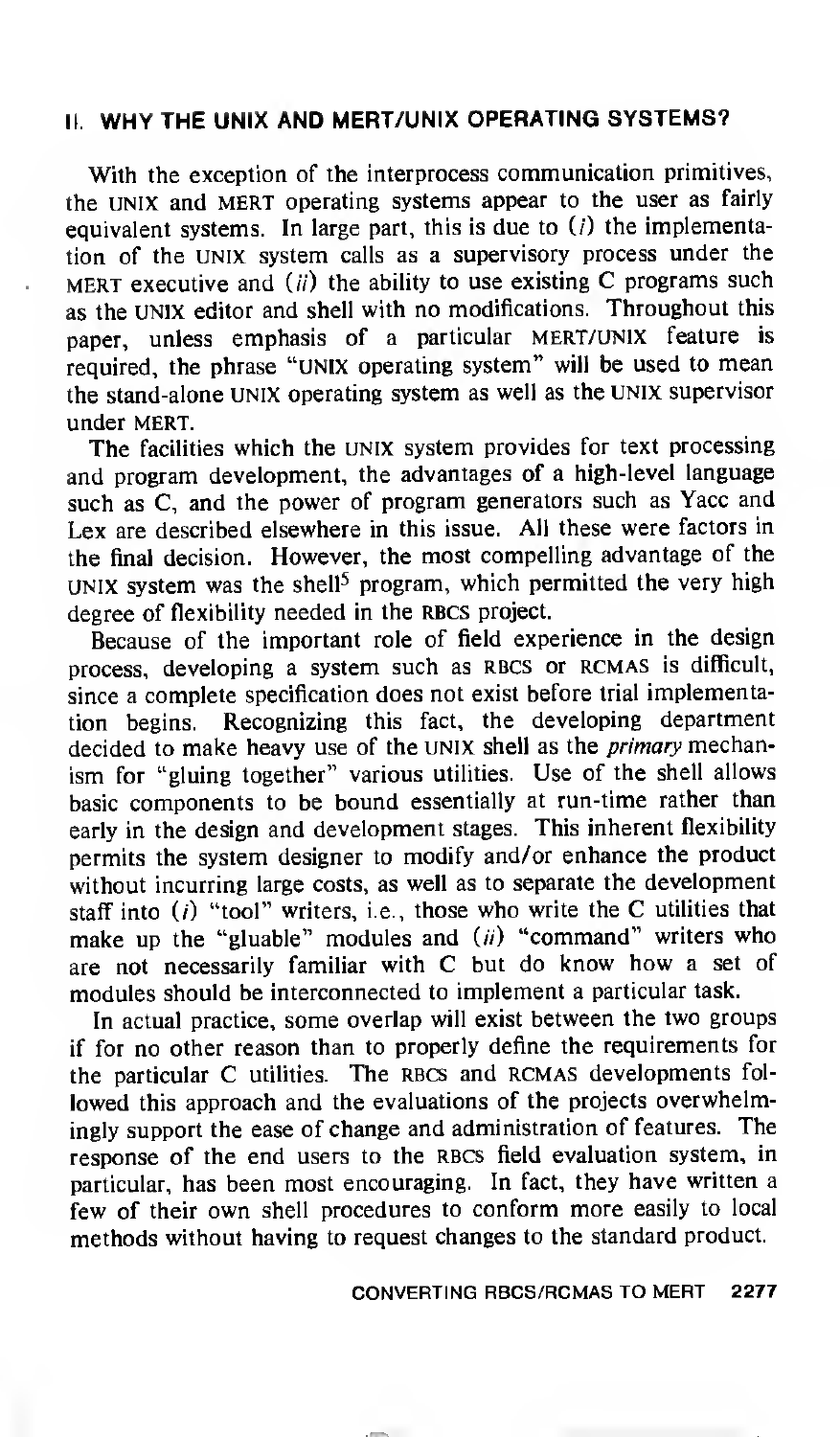In addition to the shell, heavy use of both Yacc and Lex was made to further reduce both projects' sensitivity to changes of either design or interface specification. For example, some processing of magnetic tapes for RBCS has been accomplished with parsers that produce output to an internal RBCS standard. For RCMAS, various CRT masks are required for entry and display of important information from its data base. An example is shown in Fig. 1. These masks, being character strings tailored to the format of the specific data to be entered or displayed, lend themselves very naturally to design and manipulation using Yacc and Lex program generators. This allows rapid changes (even in the field) to the appearance of the CRT masks without incurring the penalty of modifying the detailed code for each customized mask.

Documentation for manufacture and final use was provided using the nrof<sup> $6$ </sup> text formatting system. In addition, to make the system easier to use and to obtain uniformity of documentation, the UNIX form<sup>7</sup> program was utilized to provide templates for the various documentation styles.

With two development projects, short deployment schedules, and limited computer resources in the laboratory, it was necessary to develop, test, and *manufacture* software on the same machine. The software engineering required to support such simultaneous operations would have been difficult, if not impossible, without the various UNIX features.

#### III. WHY THE MERT SYSTEM?

If the UNIX operating system performed so well with its powerful development tools and flexible architecture possibilities, why, then, was RBCS converted from the UNIX to the MERT operating system and RCMAS directly developed under the MERT operating system? To answer this question, it is important to examine the underlying software engineering and administration problems in a project such as RBCS.

The organization responsible for end-user product engineering and design for manufacture should regard themselves as users of an operating system, with interest centered around the application. Once end-user requirements are defined, architectural and procedural questions should be resolved at all levels  $(i)$  to minimize change and  $(ii)$  to avoid the propagation of change beyond the region of immediate impact. Once the development is under way, changes of

2278 THE BELL SYSTEM TECHNICAL JOURNAL, JULY-AUGUST <sup>1</sup> 978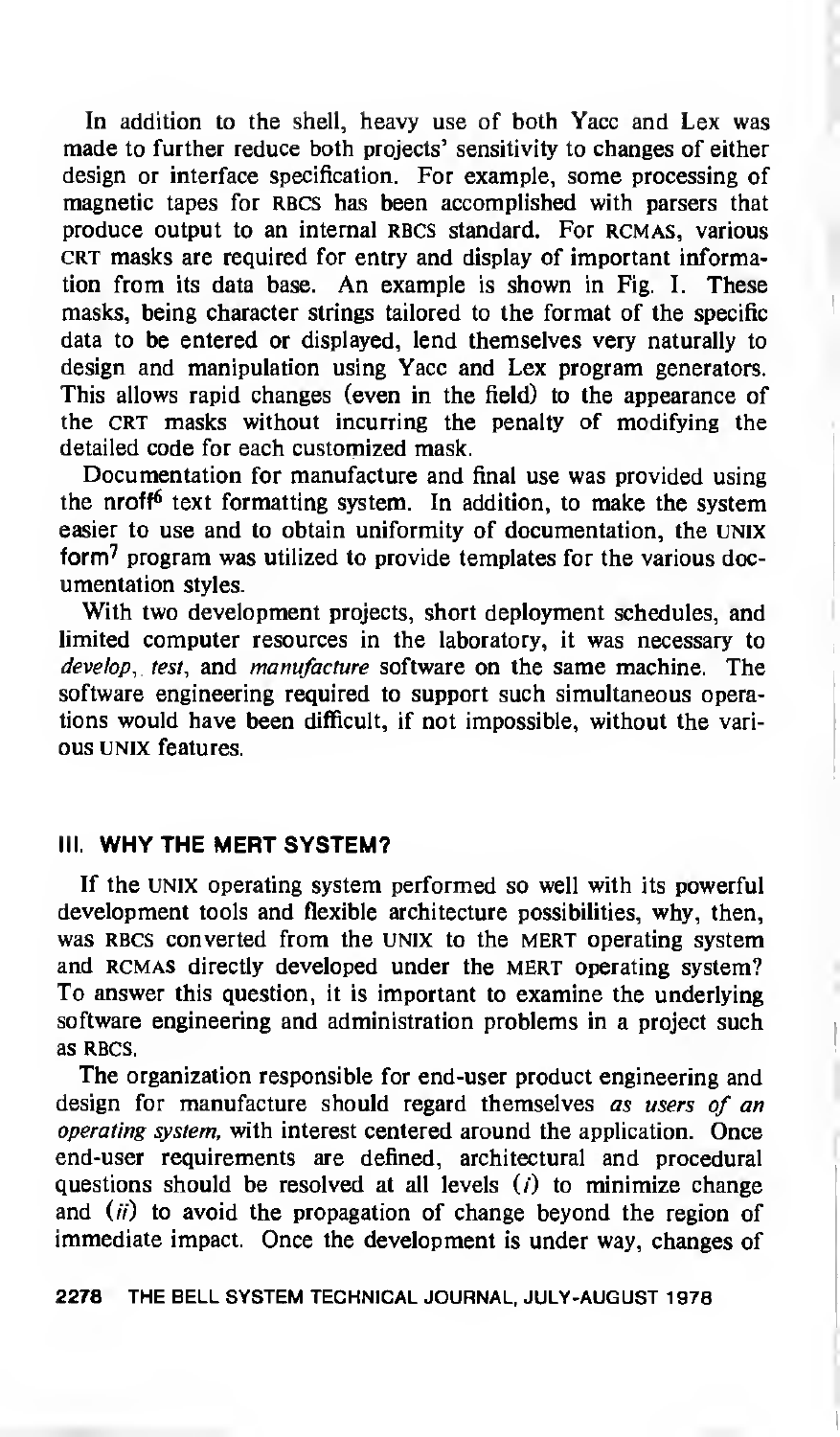

CONVERTING RBCS/RCMAS TO MERT 2279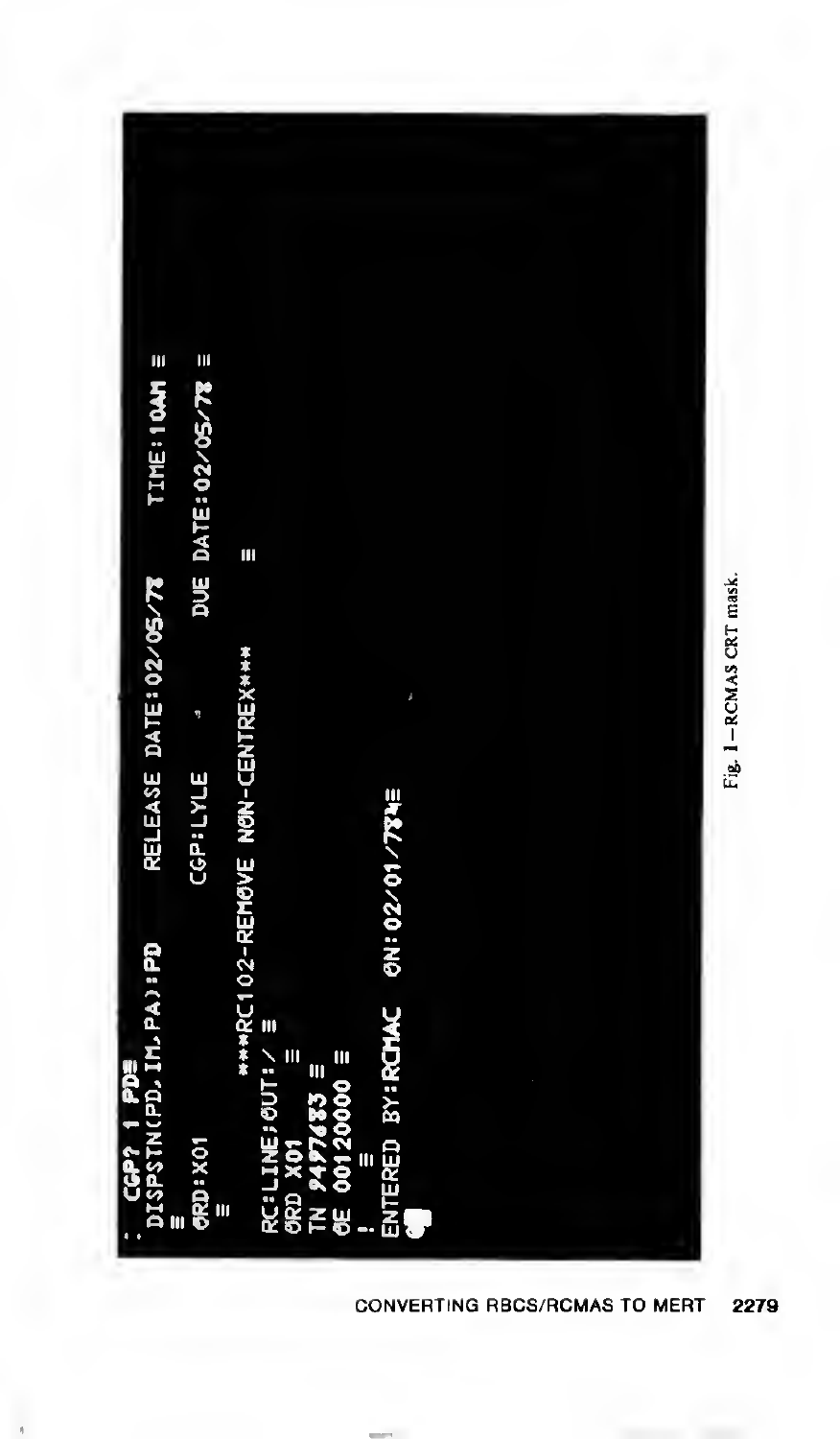any sort are undesirable if adequate administrative control is to be exercised, schedules met, and the product maintainable.

The nature of the RBCS project, however, necessitated changes to the UNIX operating system in three important areas:  $(i)$  a communications interface to support Teletype Corporation Model 40 CRTs,  $(i)$  multifile capability for magnetic tape (e.g., standard IBM-labeled tapes), and  $(iii)$  interprocess communication for data base management. It was the problem of satisfying RBCS requirements in these areas under an ever-increasing rate of modifications to the "standard" UNIX system that led to a consideration of the MERT operating system.

Figure 2 graphically illustrates the problem of making slight modifications to the executive program of the UNIX operating system, especially in the area of input/output drivers. Because the UNIX system, including all drivers, is contained in a single load module, any modifications, even those at the applications interface, require careful scrutiny and integration, including a new system generation followed by <sup>a</sup> reboot of the system. On the other hand, referring again to Fig. 2, modifying a driver in a MERT environment is considerably easier because of the modular architecture of the mert executive. In particular, the mert executive is divided into several components, which can be administered and generated separately, frequently without a reboot of the system.

The experience over an 18-month period with the MERT operating system is that no RBCS or RCMAS driver was affected by changes to the MERT system. RBCS modifications to the magnetic tape and communications drivers were frequently tested without generating another system and, quite often, without rebooting. The advantages of not having to regenerate or reboot become obvious after a few iterations of change.

Furthermore, as shown in the encircled area of Fig. 2, it should be feasible, ultimately, for a project such as RBCS or RCMAS to receive the UNIX supervisor, MERT file manager, and mert executive as object code rather than as source code. Both RBCS and RCMAS change only sizing parameters in these modules; such parameters could be administered after compilation, thus freeing a project from having to track source code for the major portions of the operating system.

With regard to interprocess communication, the translation and data-base management aspects of RBCS place a heavy strain on any operating system, but on the UNIX system in particular. For example, since the UNIX system was designed to provide a multi-access,

2280 THE BELL SYSTEM TECHNICAL JOURNAL, JULY-AUGUST <sup>1</sup> 978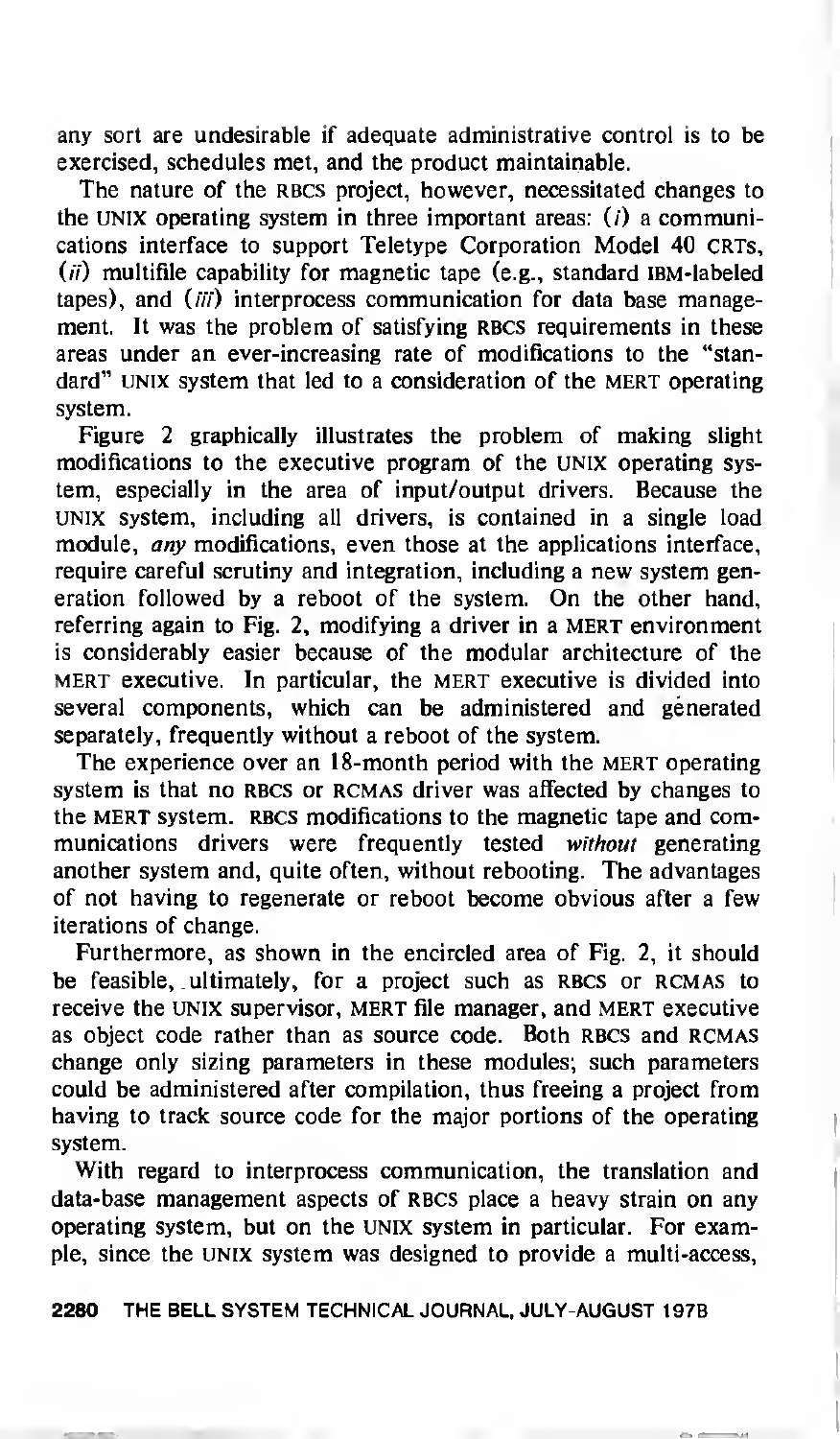

**CONVERTING RBCS/RCMAS TO MERT** 2281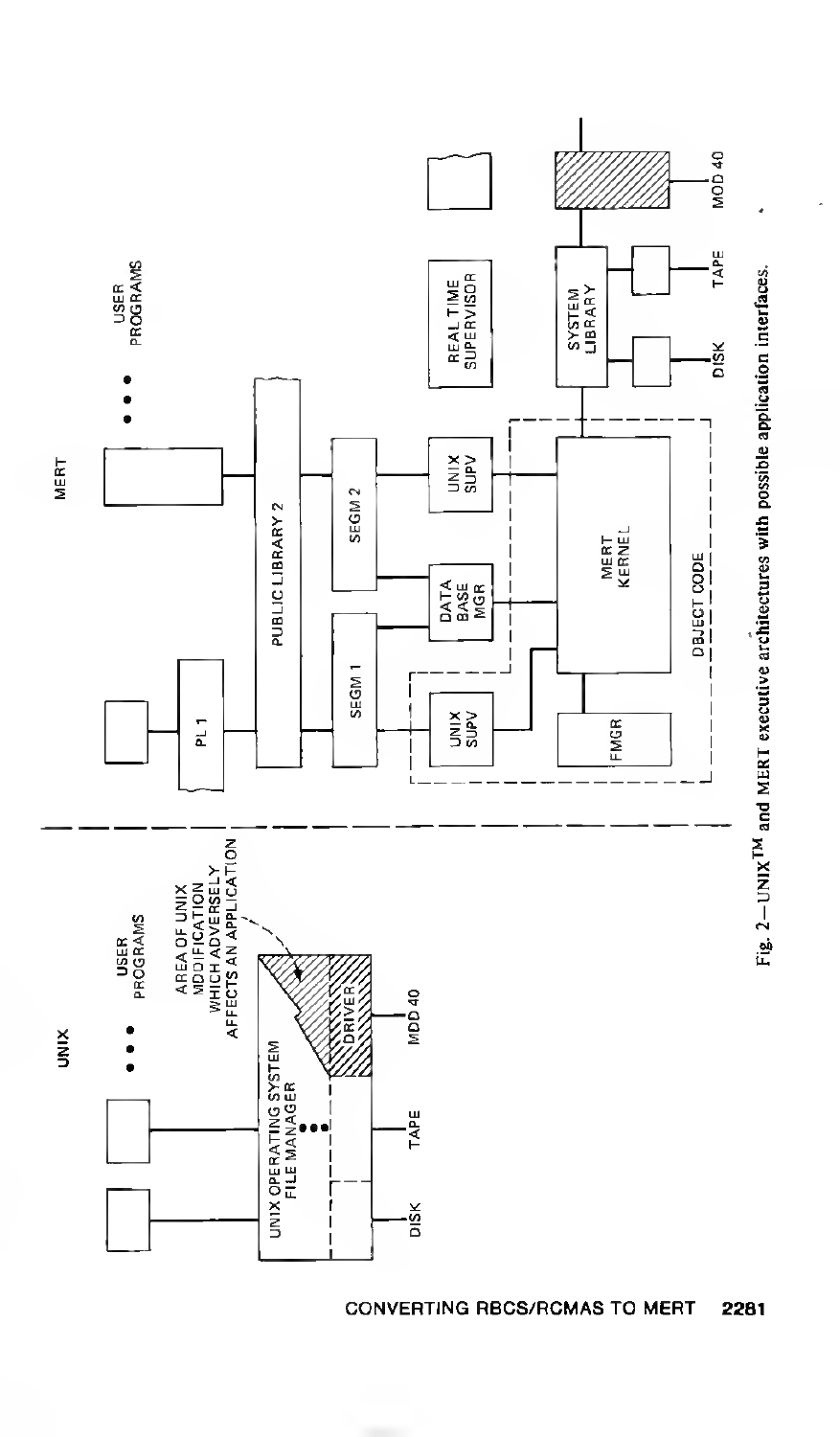time-sharing environment in which <sup>a</sup> number of independent users manipulate logically separate files, <sup>a</sup> large body of common code, such as a data base manager, could only be implemented via a set of subroutines included with each program interacting with the data base. With such a structure, no natural capability exists to prevent simultaneous updates, and special measures become necessary. In general, it is difficult to allow any asynchronous processes (nonsibling related) to communicate with each other or to synchronize themselves without modifying the operating system or spending inordinate amounts of time with extra disk I/O.

Several measures were taken to try to overcome these limitations. Where sibling relationships existed by virtue of processes having been spawned by the same shell procedure or special module, UNIX pipes could be used, but these are quite slow in a heavily loaded system. Where nonsibling related processes were involved, specialized file handlers had to be used since large amounts of shared memory (within the operating system) were out of the question. It is important that the shared memory be contained in user space since different applications, at different points during processing, may place inordinate demands on a system-provided mechanism for sharing memory. This point is discussed further in the next section.

After considerable experience with the RBCS field evaluation, the time came to incorporate what had been learned and design a production system. It became quite clear that interprocess communications was our primary bottleneck and that this would be even more the case for RCMAS. An operating system was needed that could  $(i)$ support better interprocess communication than the UNIX operating system,  $(ii)$  support feature development (modifications to the operating system) without tearing into the kernel of the system or unnecessarily inconveniencing users by system generations, reboots, etc., and (iii) still provide the powerful development tools of the UNIX system. The MERT operating system met these three criteria quite satisfactorily.

#### IV. CONVERTING TO THE MERT OPERATING SYSTEM

It was essential in converting RBCS from the UNIX operating system to the MERT operating system to make as few application changes as possible; RBCS was already running so that only modifications necessary for enginering the production system, as opposed to a field evaluation, were incorporated. Confounding this, however, was a desire to upgrade to the latest UNIX features such as

#### 2282 THE BELL SYSTEM TECHNICAL JOURNAL, JULY-AUGUST <sup>1</sup>978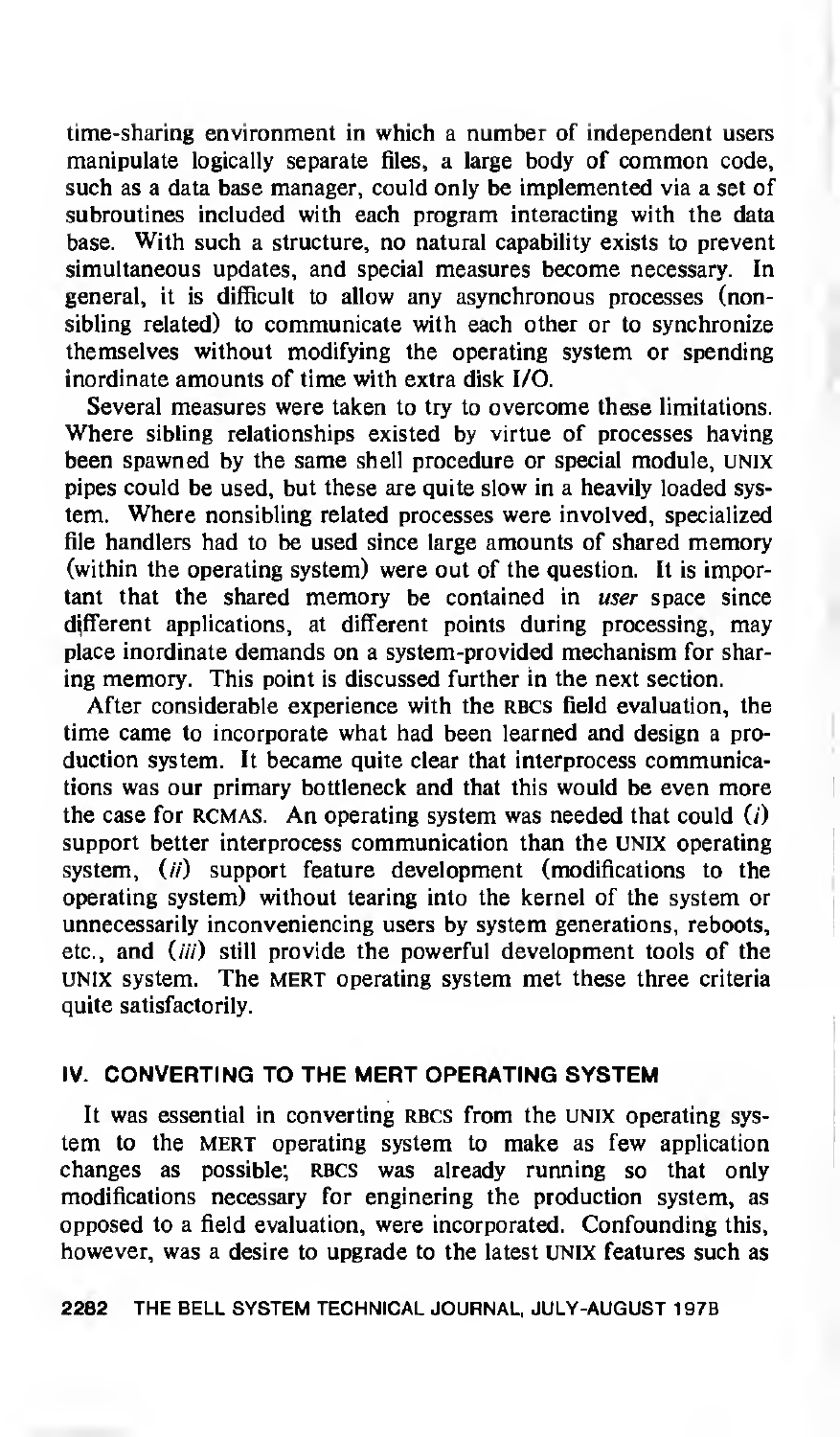( $i$ ) the latest C compiler, ( $ii$ ) "standard" semaphore capability, ( $iii$ ) "standard" multifile magnetic tape driver, and  $(iv)$  the Bourne shell.<sup>5</sup> There was also, of course, a desire to investigate and exploit those MERT features that were expected to yield performance inprovements.

The conversion was carried out over a period of <sup>3</sup> to 4 months by a team of three people. As expected, the major changes took place in the I/O routines, including  $(i)$  the CRT driver,  $(ii)$  the CRT utility programs, (*iii*) the magnetic tape utilities, and  $(v)$  the RBCS data base manager, which allocated physical disk space directly. The procedure was straightforward and algorithmic, albeit a tedious process. Some manual steps were required, so that the conversion was not totally mechanized, but since the four basic subsystems mentioned above were edited, tested, and debugged in only 3 to 4 months, the effort was considered minimal.

At this point, an attempt was made to convert the remainder of the RBCs data base manager subsystem to the MERT public library feature.<sup>4</sup> Under the UNIX operating system, the RBCS data base manager routines were link edited into a substantial number of application utilities at compile time. Any changes required approximately two weeks for recompilation of the affected programs (the subroutine dependencies were kept in an administrative data base). It was felt, during the conversion planning effort, that the most common file manager routines were taking an inordinate amount of space; approximately 10 to 12K bytes duplicated among on the order of 100 routines; each with different virtual addresses for these com mon routines. The MERT public library feature appeared to solve the common space problem by allowing the most frequently used routines to be placed in a shared text segment. As of this writing, the basic system without the public library feature has been completed. Work is still underway to convert the RBCS data-base manager routines to the new MERT public library format and should be completed in a few months.

With the confidence gained by the initial success, work proceeded on obtaining compatibility with the latest version of the C language compiler, on the standard I/O library, and on engineering the manufacture of the production RBCS system.

The program which proved most difficult to convert was the "transaction processing" module. This large, complex body of code is responsible for  $(i)$  restricting write-access to the data base manager to avoid simultaneous updates and  $(ii)$  maintaining internal consistency between successive states of the numerous RBCS files.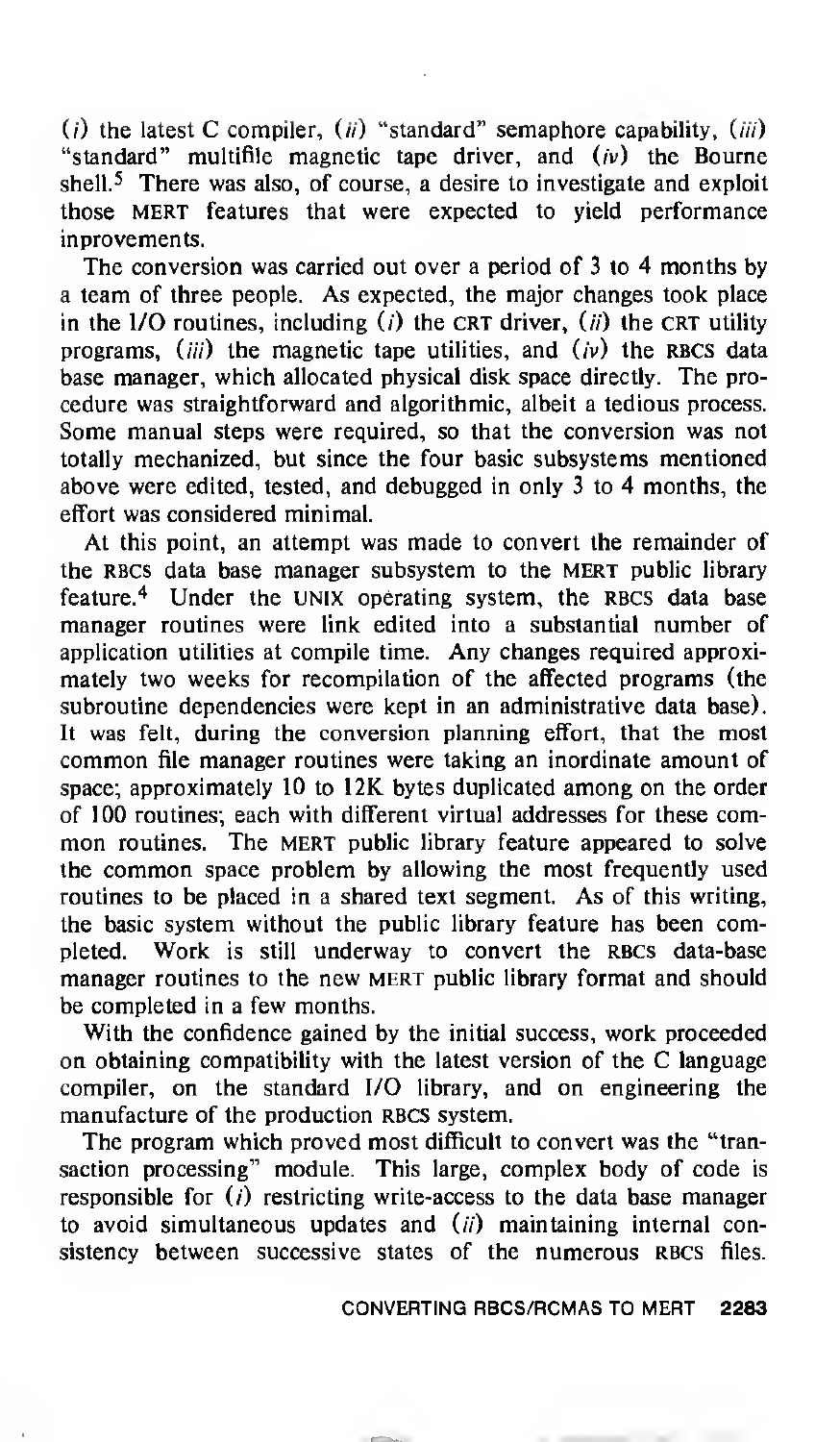These functions require considerable interaction with other shell procedures, generally on an asynchronous basis. Since the system was written under the UNIX file manager, the transaction processing module carried out this interaction through specially created files with <sup>a</sup> large number of "open" and "close" operations, characteristic of a time-sharing system. The MERT file manager restricted the number and frequency of these operations with the result that considerable effort was necessary first to analyze the problem and then to carry out the necessary design changes.

#### V. STARTING WITH THE MERT OPERATING SYSTEM

Probably the most important reason for using the MERT operating system, in addition to the above-mentioned architectural advantages, is the interprocess communication capabilities; in particular, shared segments, public libraries, and guaranteed message integrity.<sup>4</sup>

In Fig. 3a, the first module represents a "data base read" module, the second a "CRT interactive" package, the third a "data verification" module, and the fourth a "data base write" module. Fig. 3a illustrates the necessary pipeline flow of data using the UNIX "pipe" mechanism via the shell. Reverse flow of data (from cooperating modules, for example) is not possible at the shell level, and control flow is difficult without some form of executive. Furthermore, in a heavily loaded system, the pipes degenerate rather quickly to extra disk I/O; the result is a total of 4 reads and 4 writes for a simple data base transaction.

A typical transaction for the architecture illustrated in Fig. 3a would be for a keyboard query (module 2) for a particular data base record (module 1) to be displayed (module 1). Following local modification of the record using CRT masks, a request to send the record to the data base (module 4) is made. Before sending the record to the data base manager, the sanity check process (module 3) verifies the "within record" data integrity for such violations as nonnumerical data or illegal data. If the data check is unsuccessful, then module 2 should be activated to blink the fields in error as indicated by data obtained from module 3. Control flows alternately between modules 2 and 3 until either the record passes the data integrity check or local management overrides the process for administrative purposes. Only at that time would the record proceed to the data base write process (module 4). With a shell syntax, it is only possible for data to flow left to right; reverse flow requires files specifically allocated for that purpose.

2284 THE BELL SYSTEM TECHNICAL JOURNAL, JULY-AUGUST <sup>1</sup>978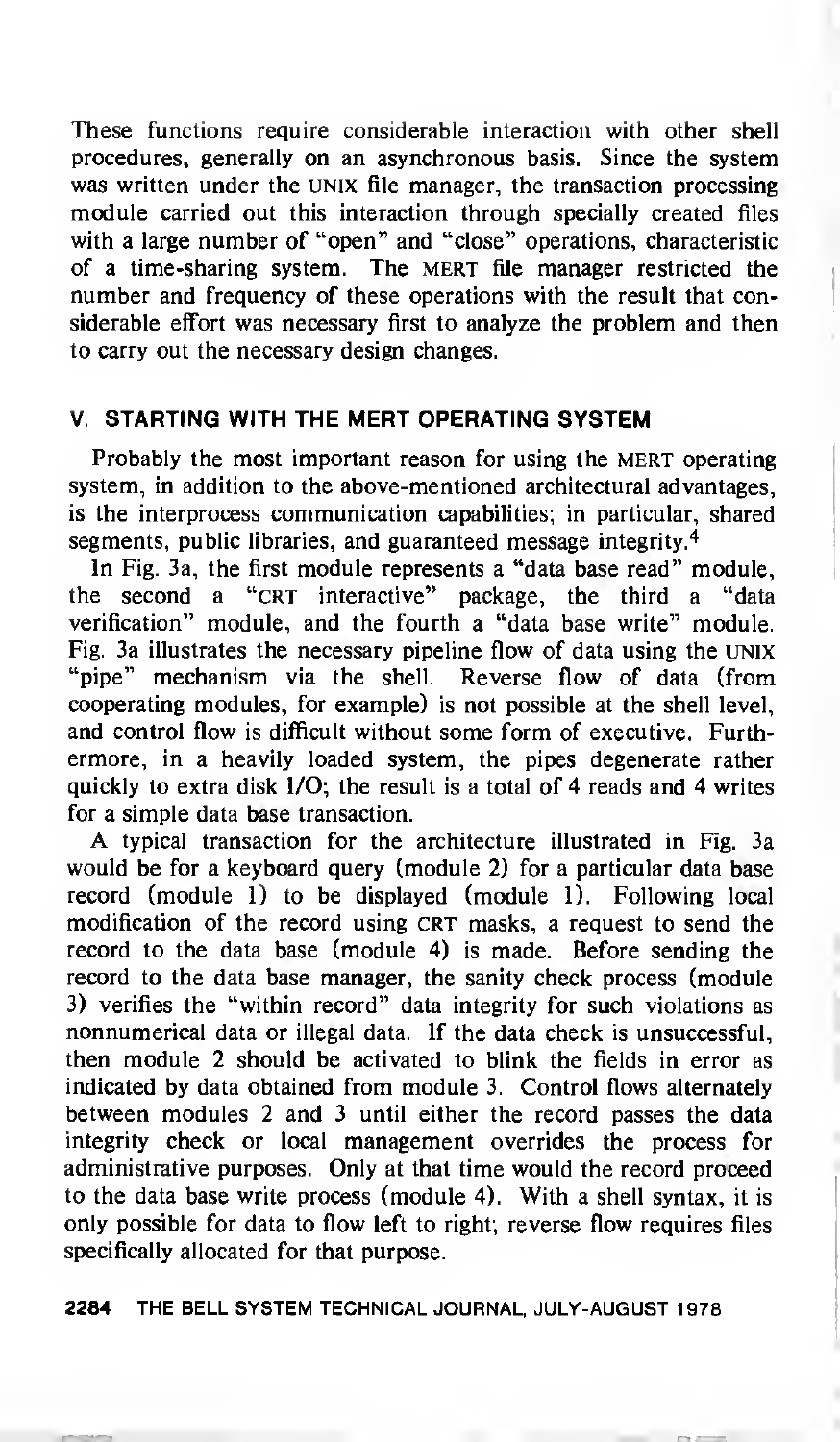

Fig.  $3 - (a)$  UNIX<sup>TM</sup> shell architecture, (b) MERT shell architecture.

Figure 3b illustrates the MERT approach with a single shared-data segment used for <sup>a</sup> minimum <sup>1</sup> read and <sup>1</sup> write. Each cooperating process is shown with a virtual attachment to the shared data segment indicating access to the data without disk I/O. Thus, reverse flow of data is accomplished by each process writing into the shared segment at any given time. Flow of control and process synchronization is accomplished in the example shown by the upper process called <sup>a</sup> "Command and Control Module" (ccm), in rcmas. The shared data segment can be as large as 48K bytes in *user* space with MERT support provided so that sibling-related or even nonsiblingrelated processes can be adequately interfaced or isolated as the case requires without system modifications on our part.

The large user segment size allows individual RBCS or RCMAS transaction data to be supported with <sup>a</sup> minimum of disk I/O. The message capability, along with the segment management routines, allows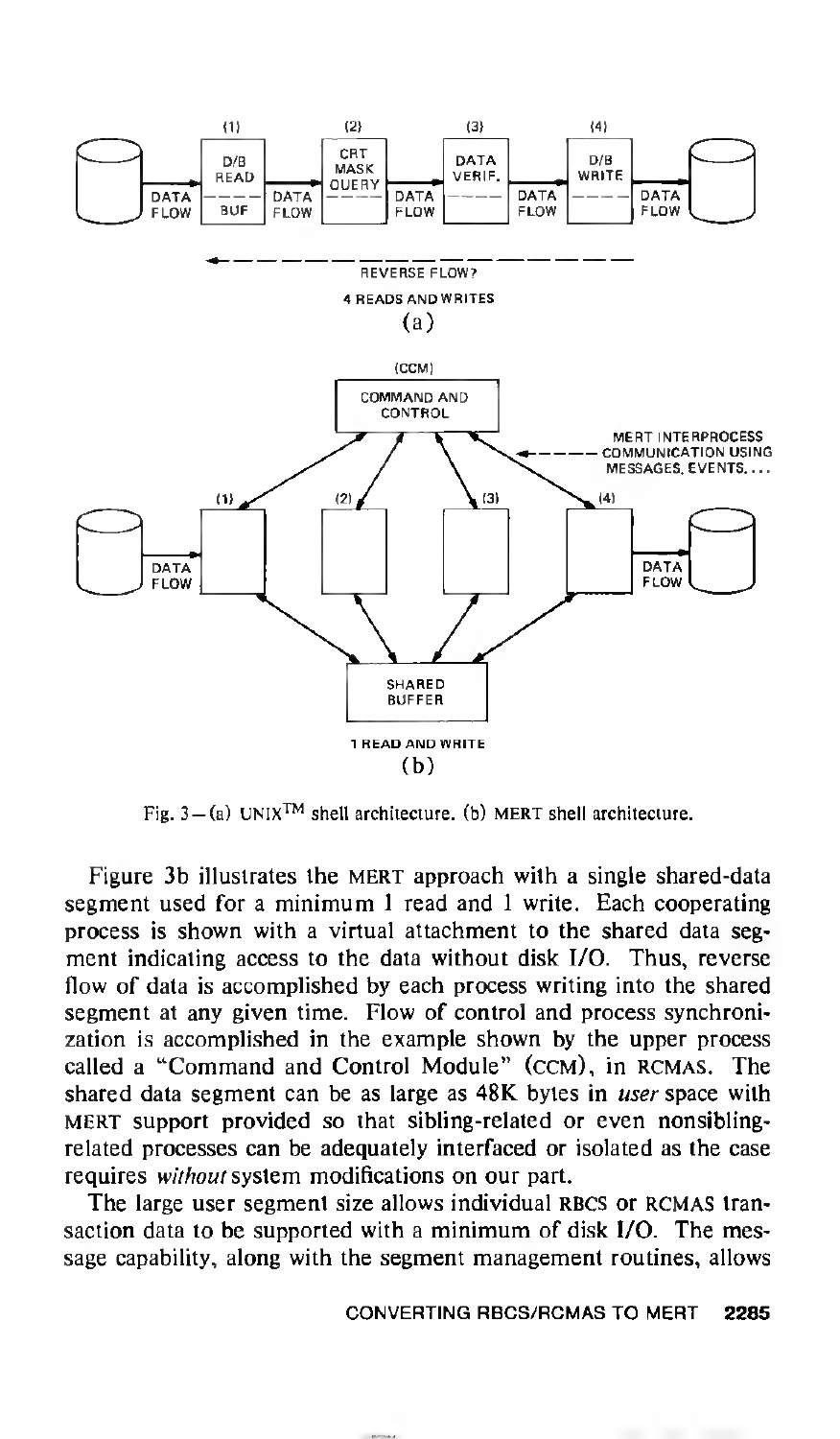the data to *remain* in a segment; the processes modify the *single* copy of the data instead of passing the data around through pipes or files, as with the UNIX operating system implementation shown in Fig. 3a.

Rather than write an elaborate C module for the "Command and Control" process of RCMAS, the latest version of the shell written by S. R. Bourne<sup>5</sup> was extended to include the MERT interprocess communications primitives. <sup>8</sup> In particular, the "Command and Control Module" for RCMAS has been implemented entirely by means of one master shell procedure and several cooperating procedures. This has the advantage of easier readability to nonprogrammers, flexibility in the light of frequent changes, and ease of debugging (since any shell procedure can be run interactively from a terminal, one line at a time). Measured performance to date has not indicated any penalty great enough, from a time or space viewpoint, to necessitate rewriting the shell procedures as C modules.

It is clear from observations of RCMAS performance and discussions with interested people that considerably more flexible architectures are possible than the simple "star" network illustrated in Fig. 3b. However, it was felt that such a simplified approach was necessary to retain administrative control during the initial design and implementation stages until sufficient familiarization was achieved with asynchronous processes served by the elaborate MERT interprocess primitives.

#### VI. ACKNOWLEDGMENTS

The work of converting the RBCS project from the UNIX to the mert operating system fell primarily on D. Rabenda, J. P. Stampfel, and R. C. White, Jr. The task of coordinating the design work for the rcmas project was the responsibility of N. M. Scribner. Throughout the RBCS and RCMAS developments, especially under the MERT operating system, D. L. Bayer and H. Lycklama were most helpful with the operating system aspects and S. R. Bourne with the shell.

#### REFERENCES

- 1. D. M. Ritchie and K. Thompson, "The UNIX Time-Sharing System," B.S.T.J., this issue, pp. 1905-1929.
- 2. D. M. Ritchie, S. C. Johnson, M. E. Lesk, and B. W. Kernighan, "unix Time-Sharing System: The C Programming Language," B.S.T.J. , this issue, pp. 1991-2019.
- 3. S. C. Johnson and M. E. Lesk, "unix Time-Sharing System: Language Develop ment Tools," B.S.T.J., this issue, pp. 2155-2175.

2286 THE BELL SYSTEM TECHNICAL JOURNAL, JULY-AUGUST <sup>1</sup>978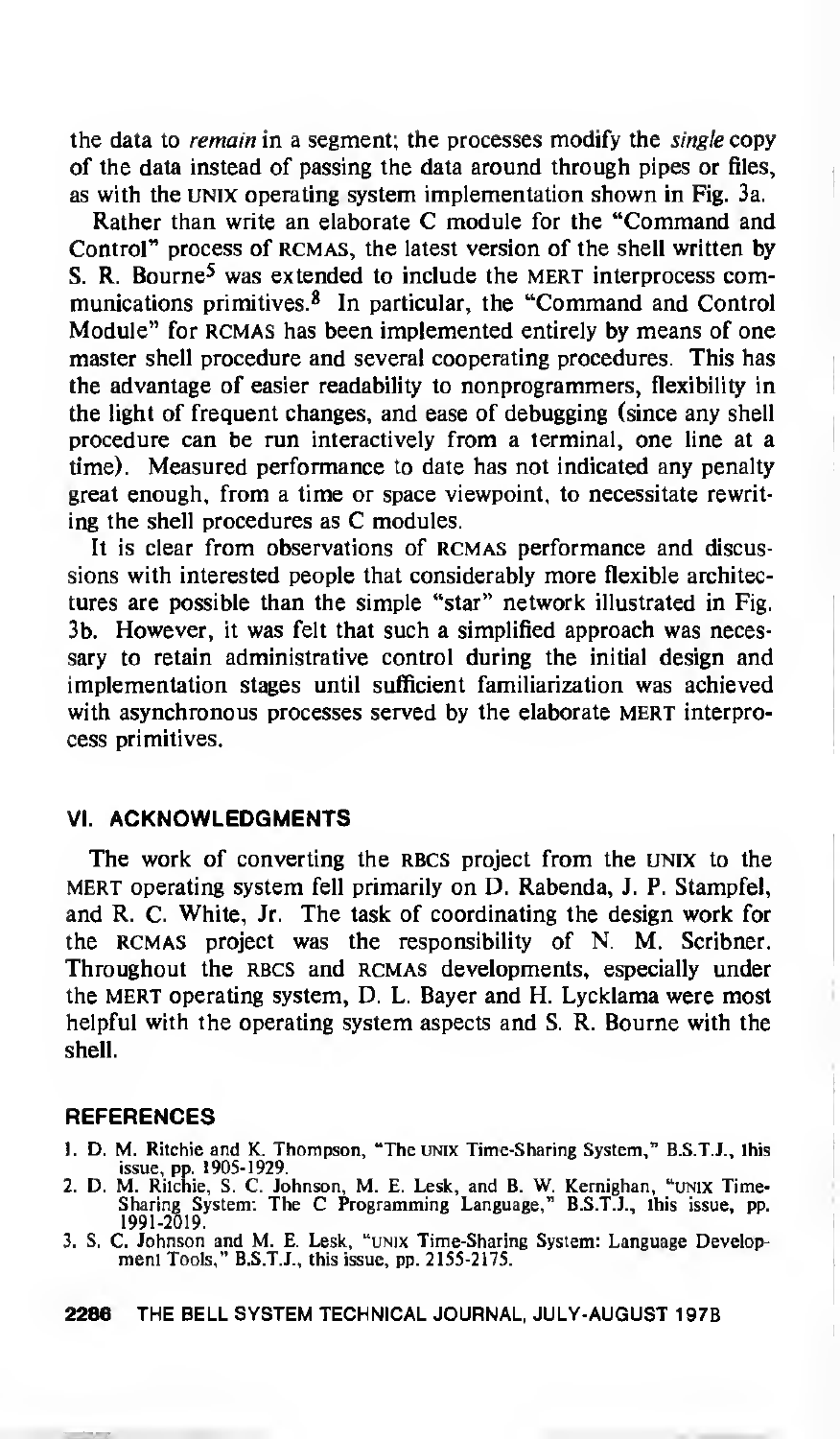- 
- 4. H. Lycklama and D. L. Bayer, "UNIX Time-Sharing System: The MERT Operating System," B.S.T.J., this issue, pp. 2049-2086.<br>
5. S. R. Bourne, "UNIX Time-Sharing System: The UNIX Shell," B.S.T.J., this issue,<br>
9. 1971-1990.
- 
- 
- 8. N. J. Kolettis, private communication.

#### 2287 CONVERTING RBCS/RCMAS TO MERT

 $\bullet$